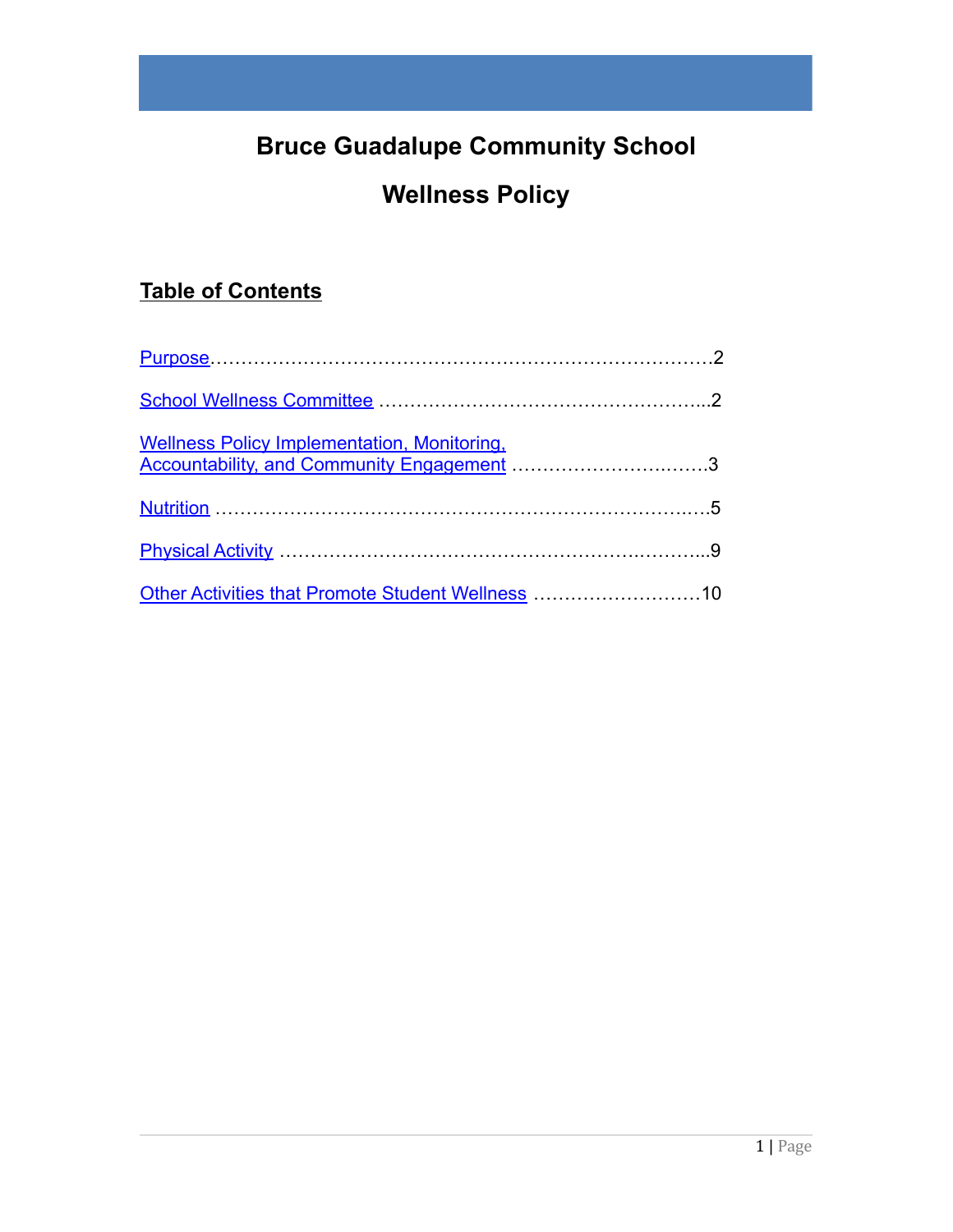# **Bruce Guadalupe Community School**

# **Wellness Policy**

# <span id="page-1-0"></span>**Purpose**

Bruce Guadalupe Community School of the United Community Center (hereto referred to as BGCS) is committed to the optimal development of every student. BGCS believes that for students to have the opportunity to achieve personal, academic, developmental and social success, we need to create positive, safe and health-promoting learning environments at every level, in every setting, throughout the school year.

This policy outlines the BGCS approach to ensuring environments and opportunities for all students to practice healthy eating and physical activity behaviors throughout the school day while minimizing commercial distractions. Specifically, this policy establishes goals and procedures to ensure that:

- Students in the district have access to healthy foods throughout the school day both through reimbursable school meals and other foods available throughout the school campus-in accordance with Federal and state nutrition standards;
- **•** Students receive quality nutrition education that helps them develop lifelong healthy eating behaviors;
- Students have opportunities to be physically active throughout the day;
- Students have opportunities to practice mindfulness activities throughout the day;
- Students have opportunities to develop social emotional skills to promote mental wellness and social emotional well-being;
- Schools engage in nutrition, physical activity promotion, and other activities that foster student wellness;
- School staff are encouraged and supported to practice healthy nutrition and physical activity behaviors in and out of school;
- The parents are engaged in supporting the work of BGCS in creating continuity between school and other settings for students and staff to practice lifelong healthy habits; and
- BGCS establishes and maintains an infrastructure for management, oversight, implementation, communication about and monitoring of the policy and its established goals and objectives.

This policy applies to all students, staff and schools in the BGCS. Specific measurable goals and outcomes are identified within each section below.

# **School Wellness Committee**

### *Committee Role and Membership*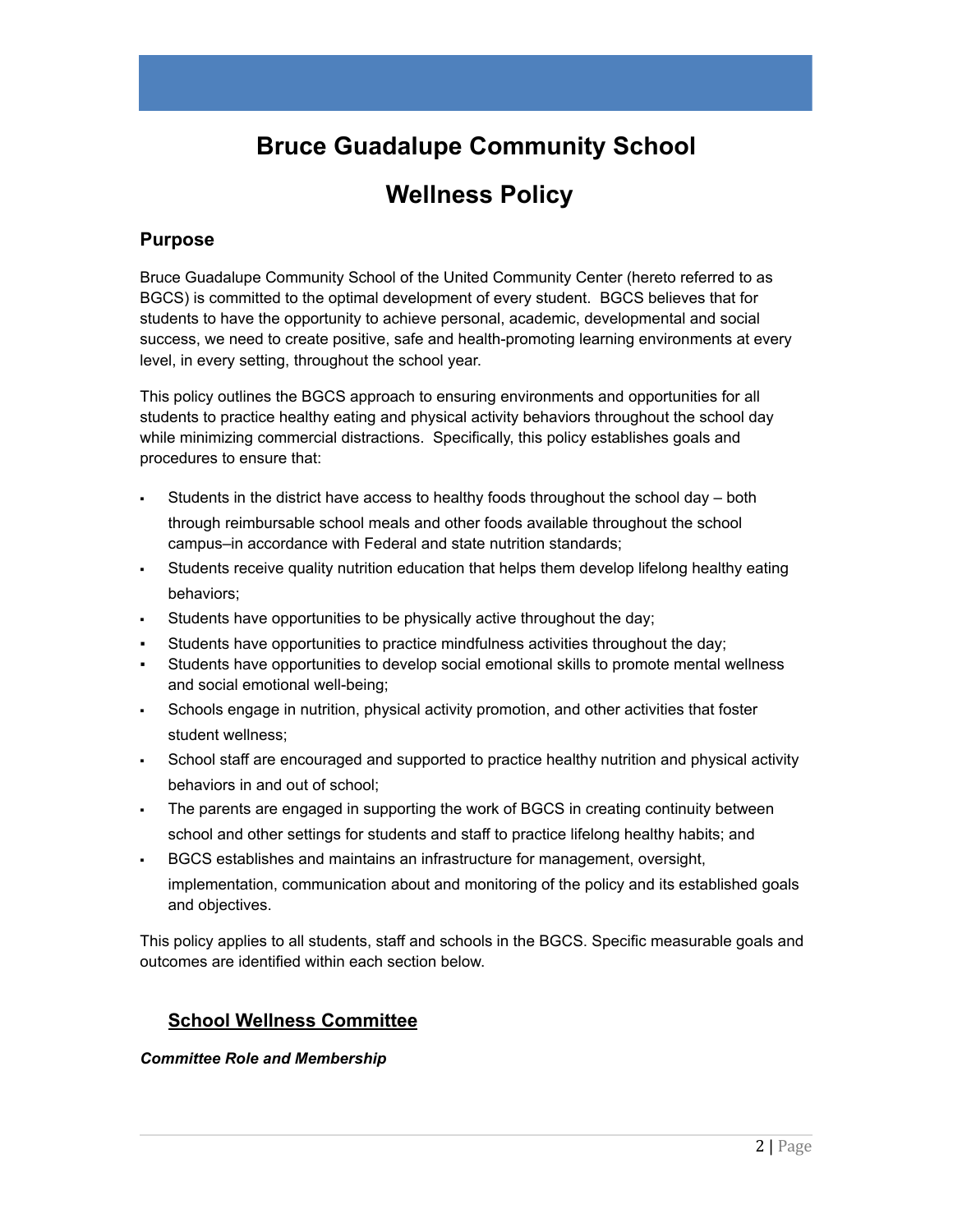The Principal will convene a BGCS wellness committee that meets at least two times per year to establish goals for and oversee school health, including development, implementation and periodic review and update of this wellness policy.

### *Leadership*

The designated school officials for oversight are **Veronica Silva** and **Santiago Navarro**.

The members of the BGCS Wellness Committee are:

| <b>Name</b>          | Title / Relationship to the School                  |
|----------------------|-----------------------------------------------------|
| Veronica Silva       | Principal                                           |
| Santiago Navarro     | Principal                                           |
| Sandra Artega        | Elementary Parent Representative & School Counselor |
| Christin Johnson     | <b>School Counselor</b>                             |
| <b>Jeff Condit</b>   | Youth Programs                                      |
| <b>Eric Roecker</b>  | Health, Physical Education & Athletics              |
| <b>Gladys Torres</b> |                                                     |
| Kurt Zegzebski       |                                                     |
| Pam Ziolkowski       | Carroll University- School Health Center            |
| Julie Bakala         | 5th Grade Teacher                                   |
| Savanna Henningfield | 4th Grade Teacher                                   |
| Victoria Pieper      | 3rd Grade Teacher                                   |
| Kaitlyn Metz         | 2nd Grade Teacher                                   |
| Kathryn Jablonowski  | 1st Grade Teacher                                   |
| Lisa Bly             | Kindergarten Teacher                                |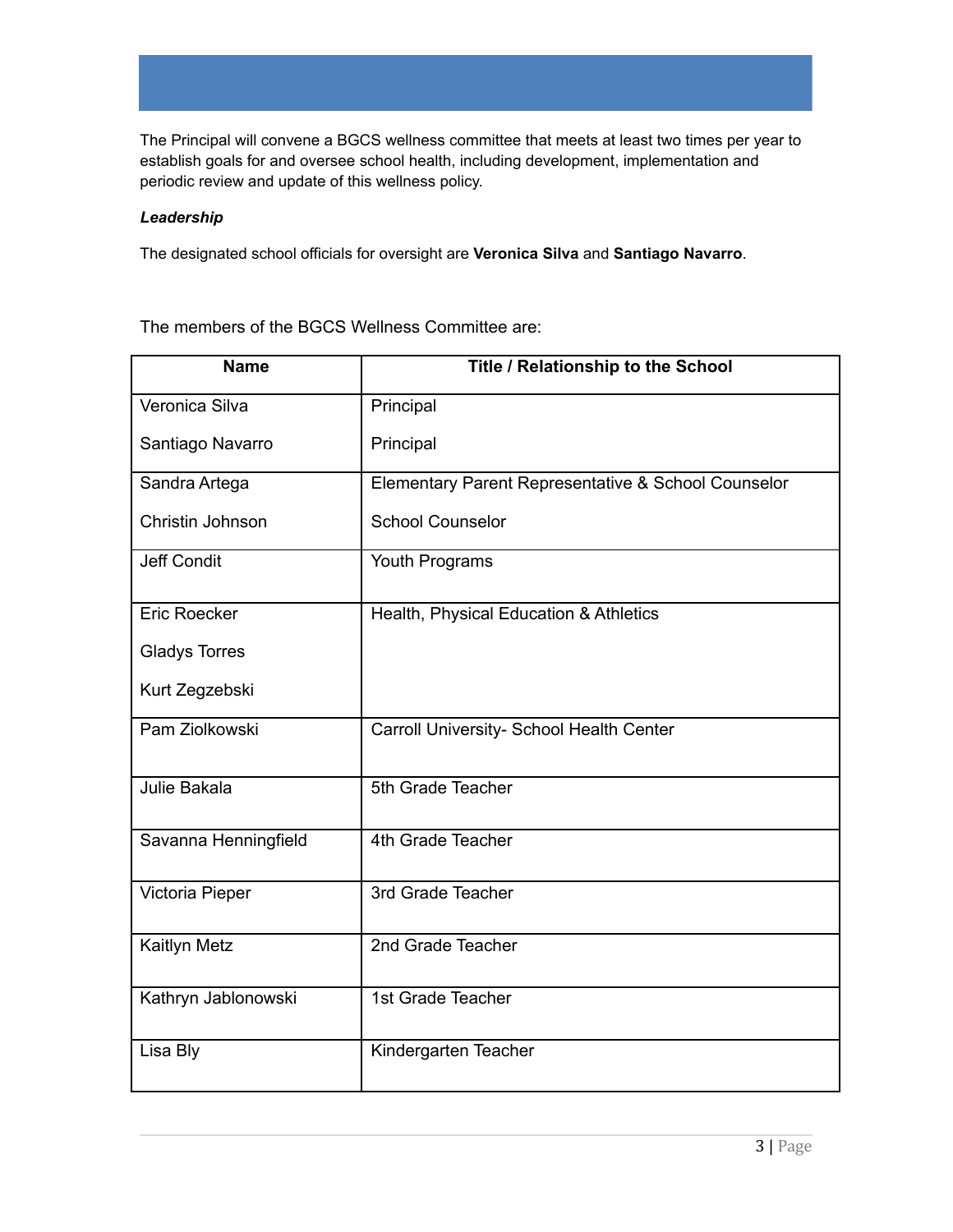# <span id="page-3-0"></span>**I. Wellness Policy Implementation, Monitoring, Accountability and Community Engagement**

### *Implementation Plan*

The BGCS will develop and maintain a plan for implementation to manage and coordinate the execution of this wellness policy. The plan delineates roles, responsibilities, actions and timelines specific to each school; and includes information about who will be responsible to make what change, by how much, where and when; as well as specific goals and objectives for nutrition standards for all foods and beverages available on the school campus, food and beverage marketing, nutrition promotion and education, physical activity, physical education and other school-based activities that promote student wellness. It is recommended that the school use the Healthy Schools [Program](https://www.mihealthtools.org/hsat/) online tools to complete a school-level assessment based on the Centers for Disease Control and Prevention's School Health Index, create an action plan that fosters implementation and generate an annual progress report.

#### *Recordkeeping*

BGCS will retain records to document compliance with the requirements of the wellness policy at the principal's office. Documentation maintained in this location will include but will not be limited to:

- **The written wellness policy;**
- Documentation demonstrating that the policy has been made available to the public;
- Documentation of efforts to review and update the Local Schools Wellness Policy; including an indication of who is involved in the update and methods the BGCS uses to make stakeholders aware of their ability to participate on the BGCS Wellness Committee;
- Documentation to demonstrate compliance with the annual public notification requirements;
- The most recent assessment on the implementation of the local school wellness policy;
- Documentation demonstrating the most recent assessment on the implementation of the Local School Wellness Policy has been made available to the public.

### *Annual Notification of Policy*

The BGCS will actively inform families and the public each year of basic information about this policy, including its content, any updates to the policy and implementation status. The BGCS will make this information available via the school website and/or school-wide communications. The BGCS will provide as much information as possible about the school nutrition environment. This will include a summary of the BGCS events or activities related to wellness policy implementation. Annually, the BGCS will also publicize the name and contact information of the school officials leading and coordinating the committee, as well as information on how the public can get involved with the school wellness committee.

#### *Triennial Progress Assessments*

The BGCS will evaluate compliance with the Wellness Policy no less than once every three years. The assessment will include the extent to which each school is in compliance with the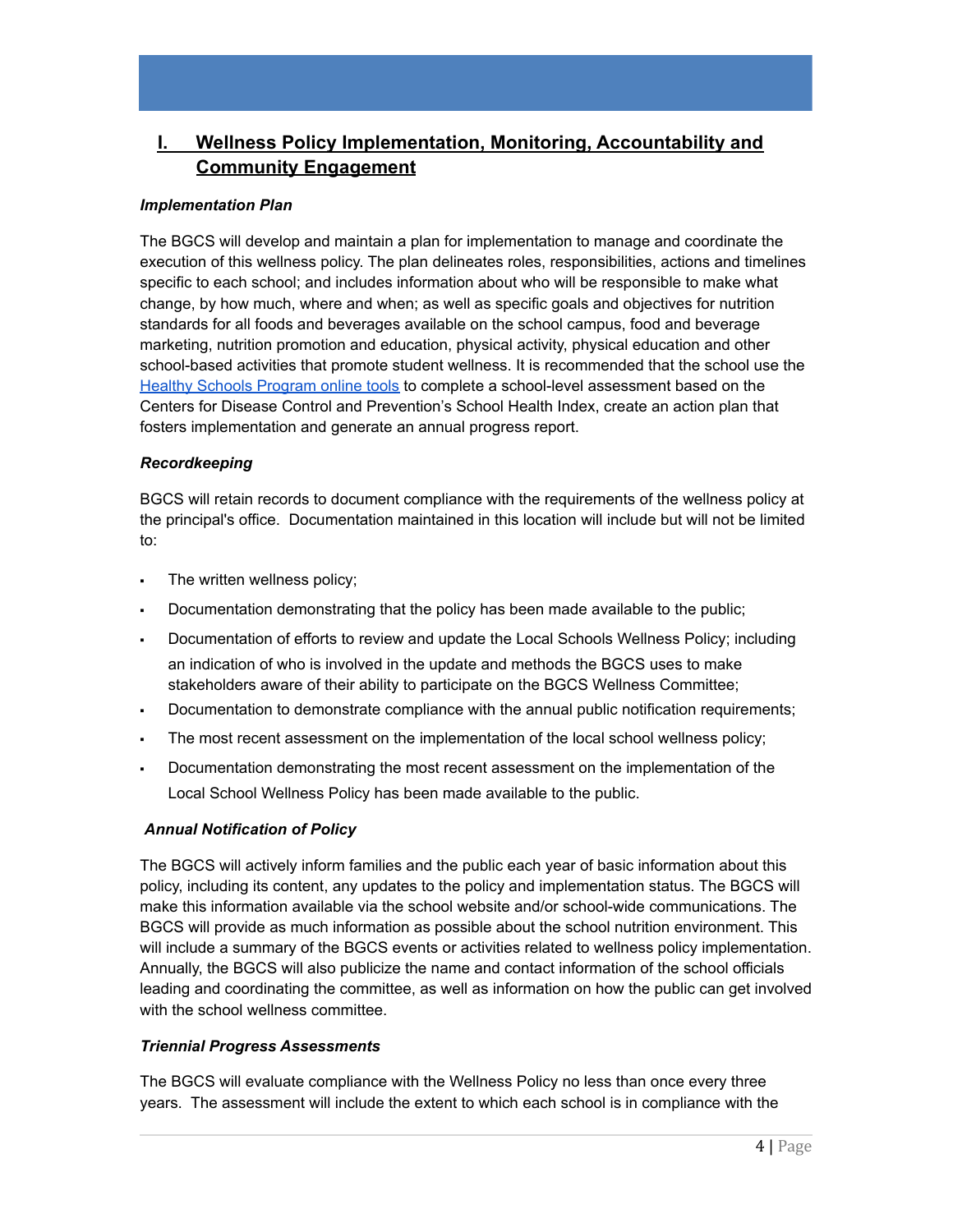policy and how the policy compares to a model policy, as established by the U.S. Department of Agriculture.

The individuals responsible for managing the triennial assessment and contact information are Veronica Silva [vsilva@bgcsedu.org](mailto:vsilva@bgcsedu.org) and/or Santiago Navarro [Santiagon@unitedcc.org](mailto:Santiagon@unitedcc.org)

BGCS will actively notify households/families of the availability of the triennial progress report.

### *Revisions and Updating the Policy*

The BGCS Wellness Committee will update or modify the wellness policy based on the results of the annual School Health Index and triennial assessments and/or as BGCS priorities change; community needs change; wellness goals are met; new health science, information, and technology emerges; and new Federal or state guidance or standards are issued. **The wellness policy will be assessed and updated as indicated at least every three years, following the triennial assessment.**

### *Community Involvement, Outreach and Communications*

The BGCS is committed to being responsive to community input, which begins with awareness of the wellness policy. The BGCS will actively communicate ways in which representatives of the BGCS wellness committee and others can participate in the development, implementation and periodic review and update of the wellness policy through a variety of means appropriate for BGCS. The BGCS will also inform parents of the improvements that have been made to school meals and compliance with school meal standards, availability of child nutrition programs and how to apply, and a description of and compliance with **Smart Snacks in School [nutrition](https://www.fns.usda.gov/cn/tools-schools-focusing-smart-snacks)** [standards.](https://www.fns.usda.gov/cn/tools-schools-focusing-smart-snacks) The BGCS will use electronic mechanisms, such as email or displaying notices on the district's website, as well as non-electronic mechanisms, such as newsletters, presentations to parents, or sending information home to parents, to ensure that all families are actively notified of the content of, implementation of, and updates to the wellness policy, as well as how to get involved and support the policy. The BGCS will ensure that communications are culturally and linguistically appropriate to the community, and accomplished through means similar to other ways that the district and individual schools are communicating important school information with parents.

The BGCS will actively notify the public about the content of or any updates to the wellness policy annually, at a minimum. The District will also use these mechanisms to inform the community about the availability of the annual and triennial reports.

# <span id="page-4-0"></span>**II. Nutrition**

# *School Meals*

Our school is committed to serving healthy meals to children, with plenty of fruits, vegetables, whole grains, and fat-free and low-fat milk; that are moderate in sodium, low in saturated fat, and have zero grams *trans*-fat per serving (nutrition label or manufacturer's specification); and to meeting the nutrition needs of school children within their calorie requirements. The school meal programs aim to improve the diet and health of school children, help mitigate childhood obesity, model healthy eating to support the development of lifelong healthy eating patterns and support healthy choices while accommodating cultural food preferences and special dietary needs.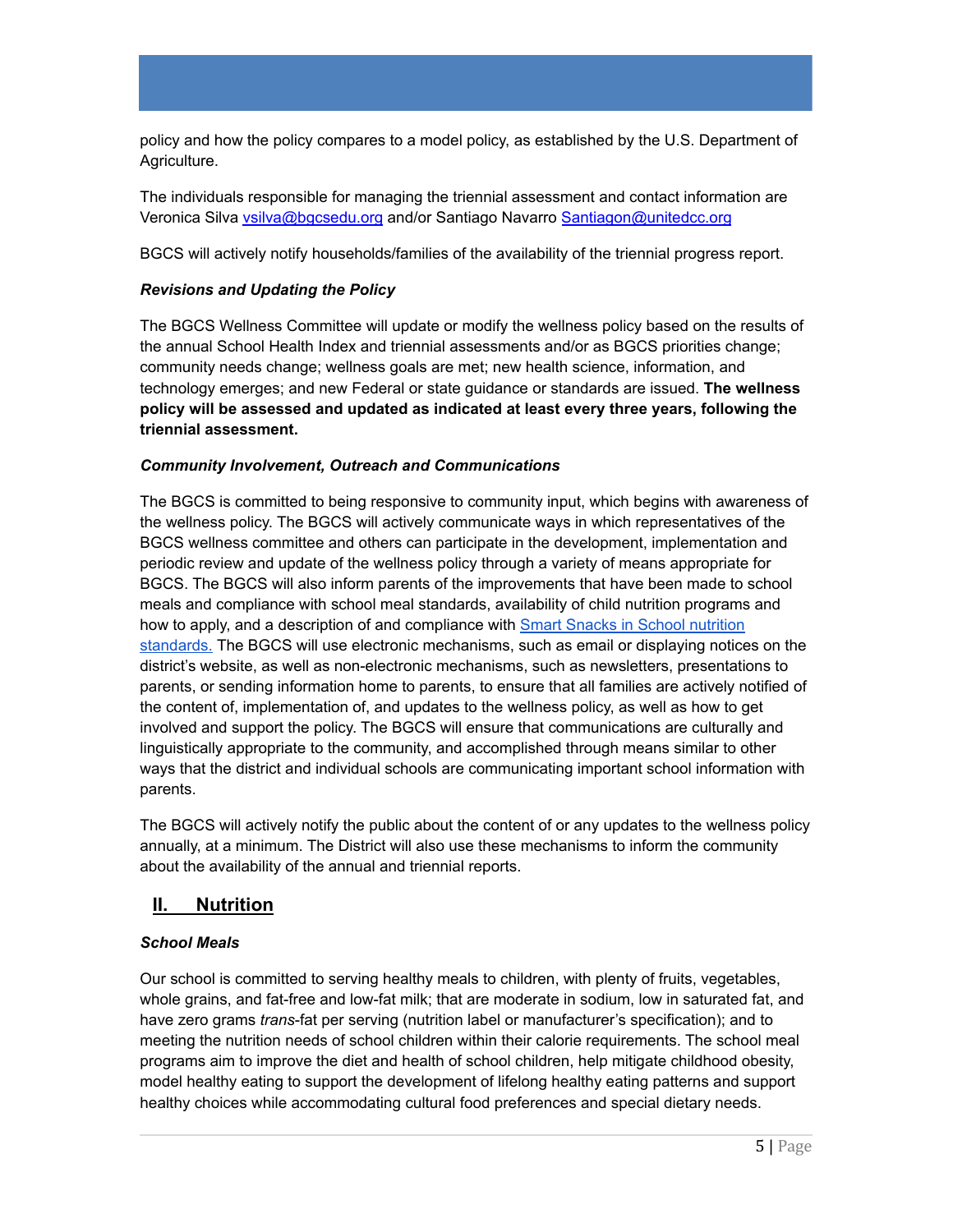All schools within BGCS participate in USDA child nutrition programs, including the National School Lunch Program (NSLP), the School Breakfast Program (SBP)

All schools within the District are committed to offering school meals through the NSLP and SBP programs, and other applicable Federal child nutrition programs, that:

- Are accessible to all students;
- Are appealing and attractive to children;
- Are served in clean and pleasant settings;
- Meet or exceed current nutrition requirements established by local, state, and Federal statutes and regulations. (The BGCS offers reimbursable school meals that meet [USDA](http://www.fns.usda.gov/school-meals/nutrition-standards-school-meals) nutrition [standards](http://www.fns.usda.gov/school-meals/nutrition-standards-school-meals).)
- Promote healthy food and beverage choices using at least ten of the following **[Smarter](https://www.actionforhealthykids.org/activity/smarter-lunchrooms/)**

#### [Lunchroom](https://www.actionforhealthykids.org/activity/smarter-lunchrooms/) techniques:

- Sliced or cut Fresh fruit and vegetables are available daily.
- Daily fruit options are displayed in a location in the line of sight and reach of students.
- − All staff members, especially those serving, have been trained to politely prompt students to select and consume the daily vegetable options with their meal.
- − White milk is placed in front of other beverages in all coolers.
- − A reimbursable meal can be created in any service area available to students (e.g., salad bars, snack rooms, etc.).
- − Student artwork is displayed in the service and/or dining areas.
- − No junk food\* vending machines are located in the school facilities.
- *− \*food that has low nutritional value, typically produced in the form of packaged snacks needing little or no preparation*

Cold Lunch - Schoolwide Expectations

- Meet or exceed current nutrition requirements established by local, state, and Federal statutes and regulations.
- Students will not be allowed to bring soda or candy.
- If bringing food items of low nutritional value, students will be limited to individual serving sizes.
- Parents will be encouraged to bring whole foods versus processed foods.
- BGCS will provide healthy lunch ideas.
- If bringing an unhealthy lunch BGCS will provide students with a hot lunch option.

#### *Staff Qualifications and Professional Development*

All school nutrition program directors, managers and staff will meet or exceed hiring and annual continuing education/training requirements in the USDA [professional](https://www.fns.usda.gov/cacfp/meals-and-snacks) standards for child nutrition [professionals.](https://www.fns.usda.gov/cacfp/meals-and-snacks) These school nutrition personnel will refer to USDA's [Professional](https://www.fns.usda.gov/cacfp/meals-and-snacks) Standards for School Nutrition [Standards](https://www.fns.usda.gov/cacfp/meals-and-snacks) website to search for training that meets their learning needs.

#### *Water*

To promote hydration, free, safe, unflavored drinking water will be available to all students throughout the school day\* and throughout every school campus. The BGCS will make drinking water available where school meals are served during mealtimes.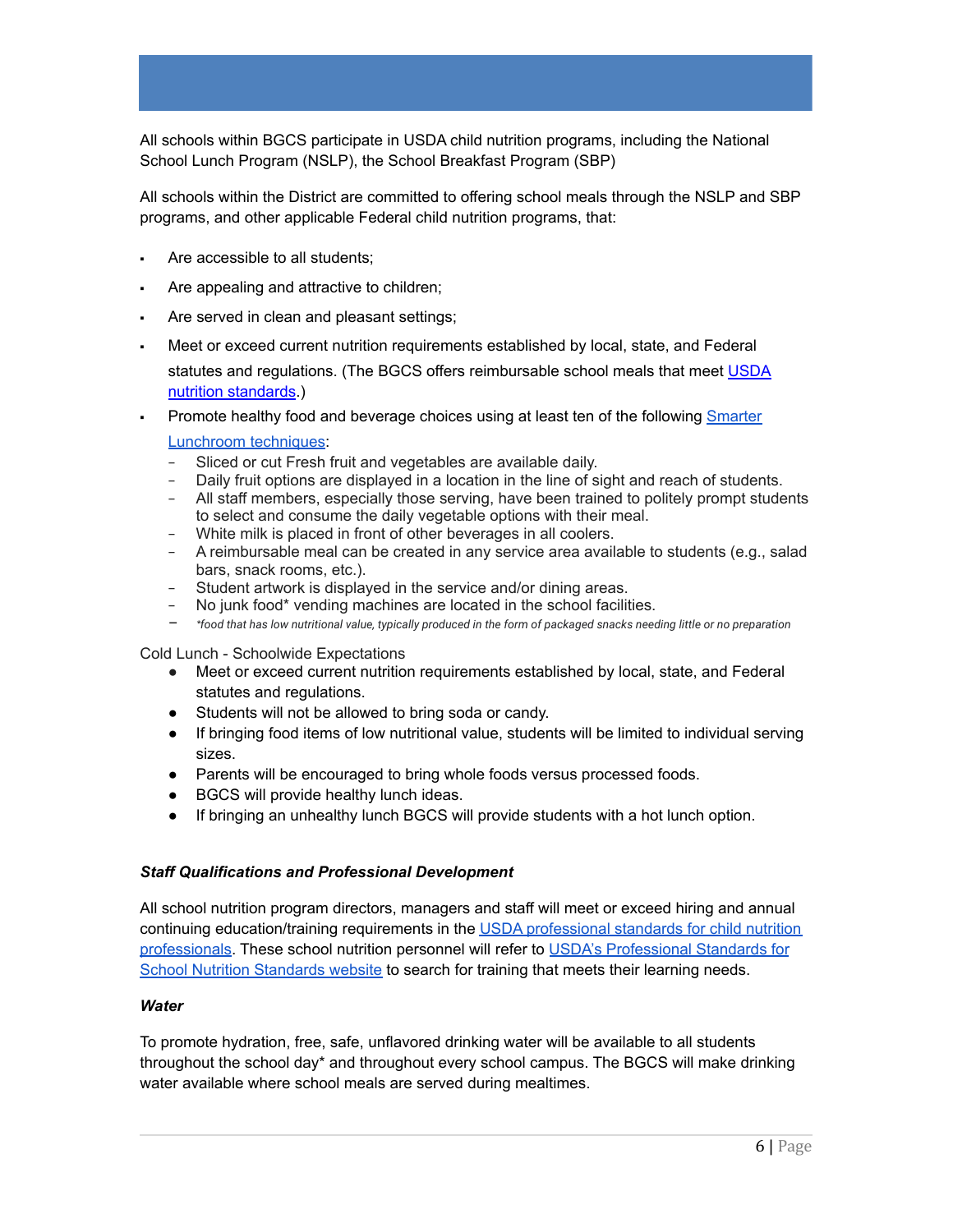Students will be allowed to bring and carry (approved) water bottles filled with only water with them throughout the day.

### *Competitive Foods and Beverages*

The BGCS is committed to ensuring that all foods and beverages available to students on the school campus\* during the school day\* support healthy eating. The foods and beverages sold and served outside of the school meal programs (e.g., "competitive" foods and beverages) will meet the USDA Smart Snacks in School nutrition standards, at a minimum. Smart Snacks aim to improve student health and well-being, increase consumption of healthful foods during the school day and create an environment that reinforces the development of healthy eating habits. A summary of the standards and information, as well as a Guide to Smart Snacks in Schools are available at: [http://www.fns.usda.gov/healthierschoolday/tools-schools-smart-snacks.](https://www.cdc.gov/healthyschools/npao/smartsnacks.htm)

To support healthy food choices and improve student health and well-being, all foods and beverages outside the reimbursable school meal programs that are sold to students on the school campus during the school day will meet or exceed the USDA Smart Snacks nutrition standards.

### *Celebrations and Rewards*

All foods offered on the school campus will meet or exceed the USDA Smart Snacks in School nutrition standards including through:

- 1. Celebrations and parties. The BGCS will provide a list of healthy party ideas to parents and teachers, including non-food celebration ideas.
- 2. Classroom snacks brought by parents. The BGCS will provide to parents a list of [foods](https://www.cdc.gov/healthyschools/npao/smartsnacks.htm#:~:text=Smart%20Snacks%20in%20School%20refers,participation%20in%20school%20meal%20programs.) and [beverages](https://www.cdc.gov/healthyschools/npao/smartsnacks.htm#:~:text=Smart%20Snacks%20in%20School%20refers,participation%20in%20school%20meal%20programs.) that meet Smart Snacks nutrition standards.

# *Nutrition Promotion*

Nutrition promotion and education positively influence lifelong eating behaviors by using evidence-based techniques and nutrition messages, and by creating food environments that encourage healthy nutrition choices and encourage participation in school meal programs. Students and staff will receive consistent nutrition messages throughout schools, classrooms, gymnasiums, and cafeterias. Nutrition promotion also includes marketing and advertising nutritious foods and beverages to students and is most effective when implemented consistently through a comprehensive and multi-channel approach by school staff, teachers, parents, students and the community.

The BGCS will promote healthy food and beverage choices for all students throughout the school campus, as well as encourage participation in school meal programs. This promotion will occur through at least:

- Implementing at least five or more evidence-based healthy food promotion techniques through the school meal programs using **Smarter [Lunchroom](http://smarterlunchrooms.org/ideas) techniques**; and
- Ensuring 100% of foods and beverages promoted to students meet the USDA Smart Snacks in School nutrition standards.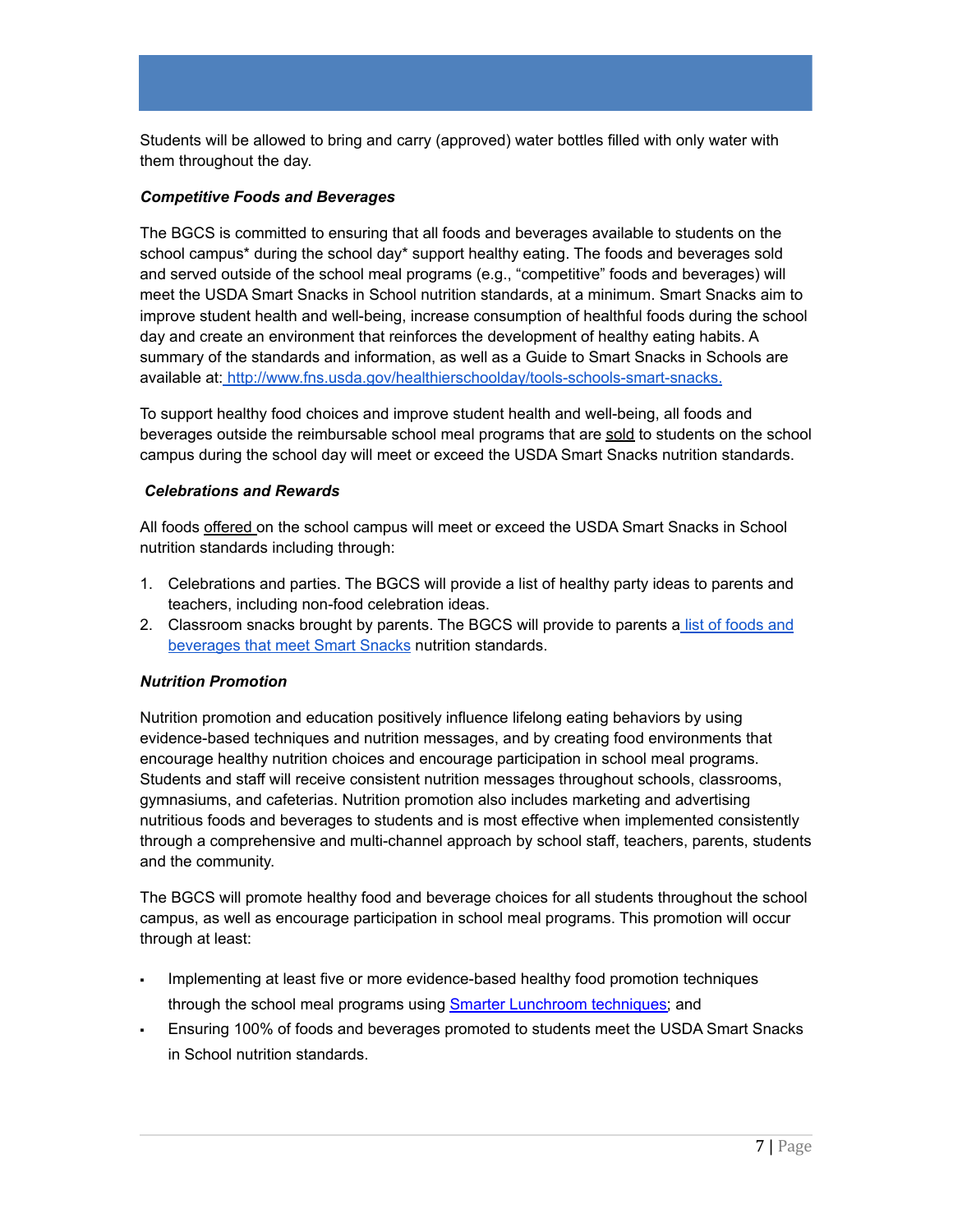## *Nutrition Education*

The BGCS will teach, model, encourage and support healthy eating by all students. Schools will provide nutrition education and engage in nutrition promotion that:

- Is designed to provide students with the knowledge and skills necessary to promote and protect their health;
- Is part of not only health education classes, but also integrated into other classroom instruction through subjects such as math, science, language arts, social sciences and elective subjects;
- Includes enjoyable, developmentally-appropriate, culturally-relevant and participatory activities, such as cooking demonstrations or lessons, promotions, taste-testing, farm visits and school gardens;
- Promotes fruits, vegetables, whole-grain products, low-fat and fat-free dairy products and healthy food preparation methods;
- **Emphasizes caloric balance between food intake and energy expenditure (promotes physical** activity/exercise);
- Teaches media literacy with an emphasis on food and beverage marketing; and
- Includes nutrition education training for teachers and other staff.

## *Food and Beverage Marketing in Schools*

The BGCS is committed to providing a school environment that ensures opportunities for all students to practice healthy eating and physical activity behaviors throughout the school day while minimizing commercial distractions. The BGCS strives to teach students how to make informed choices about nutrition, health and physical activity. These efforts will be weakened if students are subjected to advertising on BGCS property that contains messages inconsistent with the health information the BGCS is imparting through nutrition education and health promotion efforts. It is the intent of the BGCS to protect and promote student's health by permitting advertising and marketing for only those foods and beverages that are permitted to be sold on the school campus, consistent with the BGCS wellness policy.

Any foods and beverages marketed or promoted to students on the school campus\* during the school day\* will meet or exceed the USDA Smart Snacks in School nutrition standards.

Food and beverage marketing are defined as advertising and other promotions in schools. Food and beverage marketing often include oral, written, or graphic statements made for the purpose of promoting the sale of a food or beverage product made by the producer, manufacturer, seller or any other entity with a commercial interest in the product. This term includes, but is not limited to the following:

Brand names, trademarks, logos or tags, except when placed on a physically present food or beverage product or its container.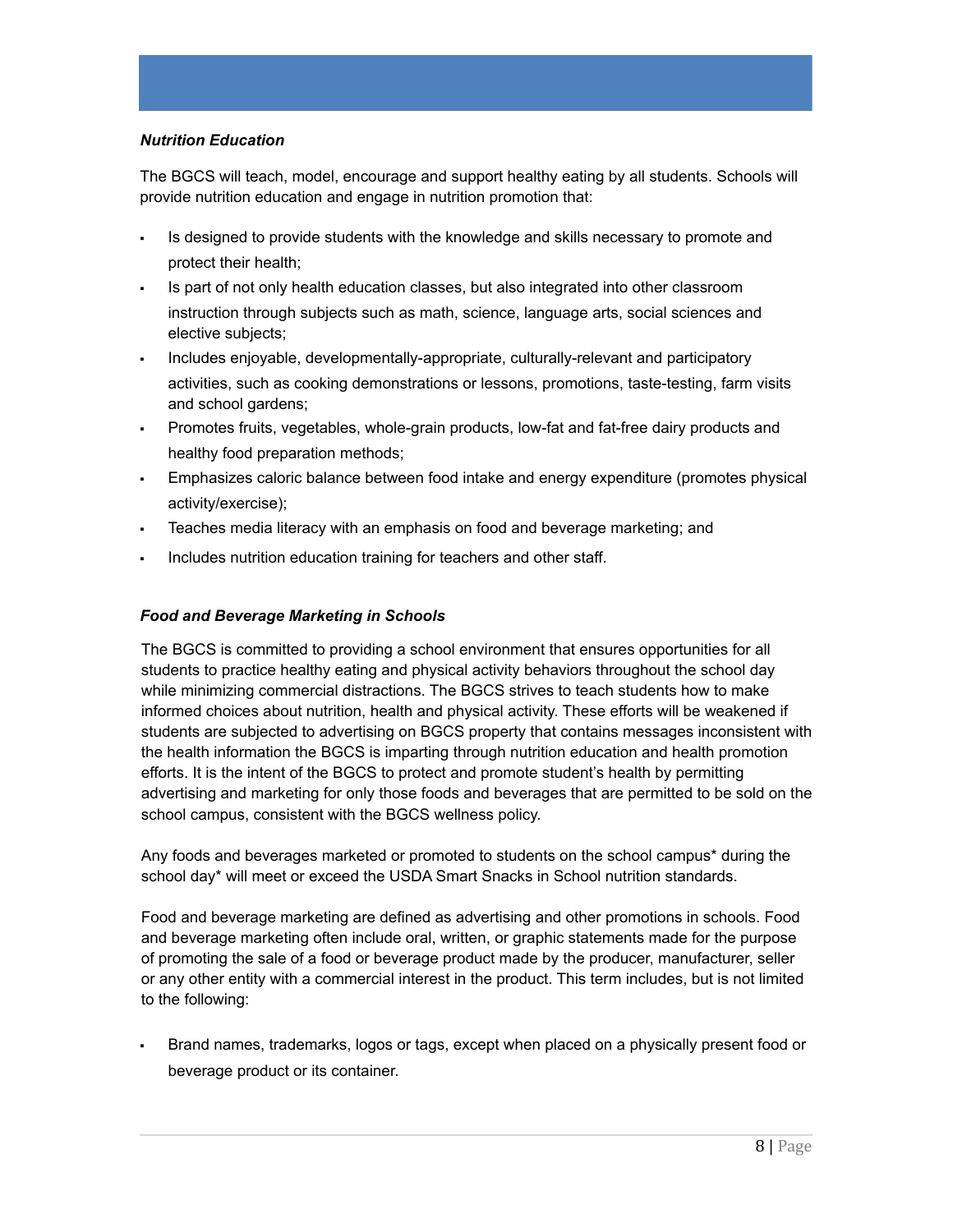- Corporate brand, logo, name or trademark on school equipment, such as marquees, message boards, scoreboards or backboards (Note: immediate replacement of these items are not required; however, BGCS will replace or update scoreboards or other durable equipment when existing contracts are up for renewal or to the extent that is in financially possible over time so that items are following the marketing policy.)
- Corporate brand, logo, name or trademark on cups used for beverage dispensing, menu boards, coolers, trash cans and other food service equipment; as well as on posters, book covers, pupil assignment books or school supplies displayed, distributed, offered or sold by the BGCS.
- Advertisements in school publications or school mailings.
- Free product samples, taste tests or coupons of a product, or free samples displaying advertising of a product.

Schools will restrict food and beverage marketing to only those foods and beverages that meet the nutrition standards set forth by USDA's Nutrition Standards for All Foods Sold in Schools (Smart Snacks) rule.

# <span id="page-8-0"></span>**III. Physical Activity**

Children and adolescents should participate in at least 60 minutes of physical activity every day. The BGCS shall provide students with physical education, using an age-appropriate, sequential physical education curriculum consistent with national and state standards for physical activity in addition to physical education.

Physical activity during the school day (including but not limited to recess, classroom physical activity breaks or physical education) **will not be withheld** as punishment for any reason. The BGCS will provide teachers and other school staff with a list of [ideas](http://cspinet.org/new/pdf/constructive_classroom_rewards.pdf) for alternative ways to discipline students.

To the extent practicable, the BGCS will ensure that its grounds and facilities are safe and that equipment is available to students to be active. The BGCS will conduct necessary inspections and repairs.

### *Physical Education*

The BGCS will provide students with physical education, using an age-appropriate, sequential physical education curriculum consistent with national and state standards for physical education. The physical education curriculum will promote the benefits of a physically active lifestyle and will help students develop skills to engage in lifelong healthy habits.

All students will be provided equal opportunity to participate in physical education classes. The BGCS will make appropriate accommodations to allow for equitable participation for all students and will adapt physical education classes and equipment as necessary.

### *Recess*

All elementary schools will offer at least **15-20 minutes of recess** on all days during the school year If recess is offered before lunch, schools will have appropriate hand-washing facilities and/or